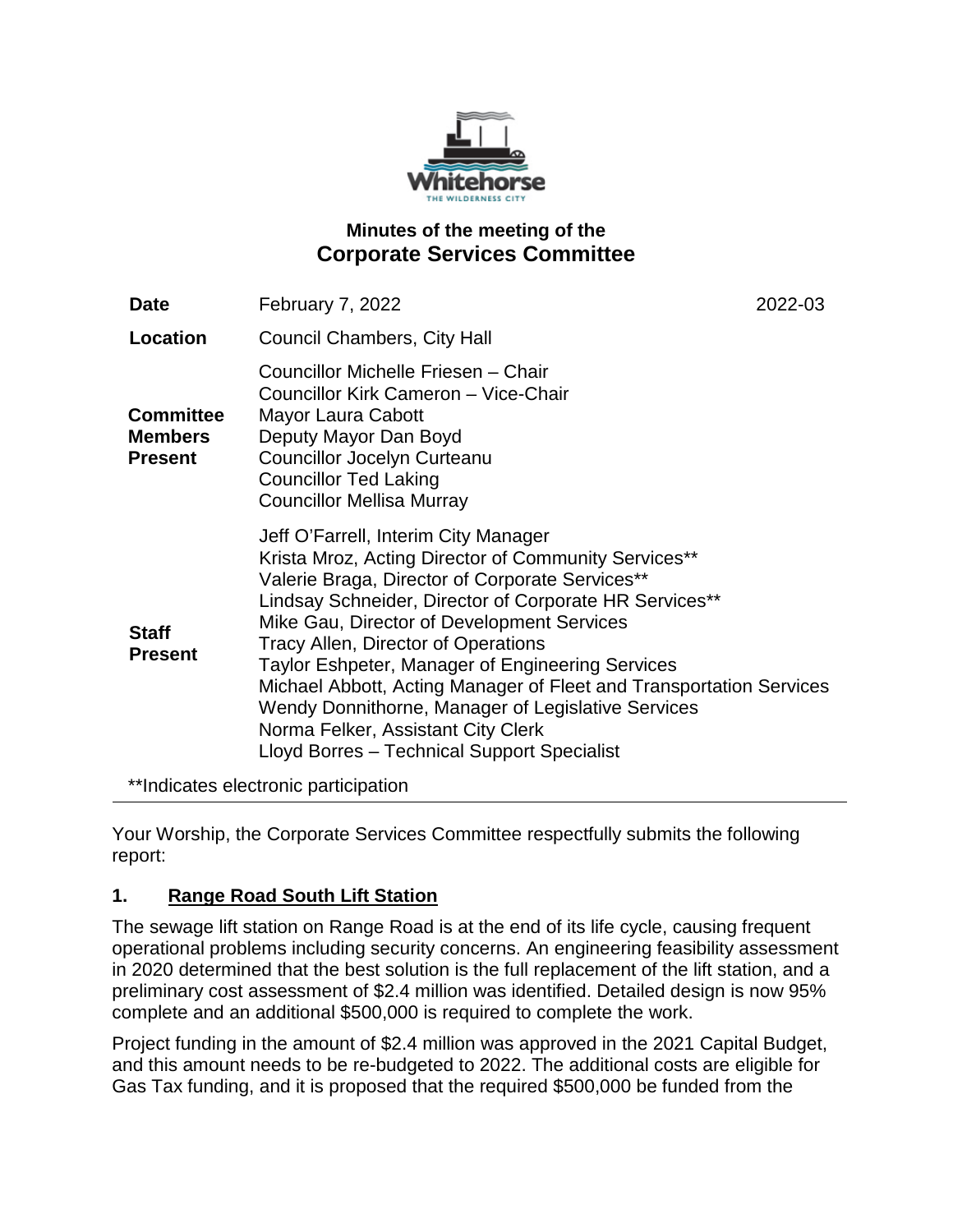water and sewer reserve until a new Gas Tax transfer payment agreement has been approved.

#### **The recommendation of the Corporate Services Committee is**

THAT the remaining funds from the 2021 capital budget for the Range Road South Lift Station project be re-budgeted to 2022 in an amount up to \$2,314,249; and

THAT the 2022 to 2025 Capital Expenditure Program be amended by increasing the 2022 budget for the Range Road South Lift Station project in the amount of \$500,000, funded from the Water and Sewer Reserve until an amended Gas Tax Transfer Payment Agreement has been approved; and

THAT Administration be authorized to commence the procurement for the Range Road South Lift Station project.

#### **2. Budget Amendment – Snow and Ice Control Program Review**

In response to a request from the last Standing Committee meeting, Administration is seeking a mandate to complete a detailed review of the Snow and Ice Control Policy. An in-depth review of the policy is required due to population growth, climate change, and changing community needs. Administration proposes to add a new project to the 2022 Capital Budget that will engage a consultant to conduct a gap analysis of the current policy, budget allocations, and fleet and personnel resources. The review will identify new and emergent technologies and best practices, and will prepare a detailed implementation plan for recommended changes. It will also provide key inputs into the ongoing Snow Site Management Plan review.

Committee members thanked Administration for their quick response to the request for a review, but expressed concern that the results may not be received in time for recommendations to be implemented for the next snow season. Additional concerns were raised that recommendations regarding equipment changes or increased staffing may not be received in time to be included in budget discussions.

Lee Hawkings addressed the Committee to suggest that the proposed review should also consider the snow and ice control provisions of the Trail Maintenance Policy with a view to creating progressive winter trail maintenance practices. He expressed the hope that the policies would be considered together, and that procurement guidelines will require prior experience with active transportation, stakeholder engagement, and incorporation of the Bicycle Network Plan.

Discussion of current issues with snow removal is recorded under the Operations Committee.

#### **The recommendation of the Corporate Services Committee is**

THAT the 2022 to 2025 Capital Expenditure Plan be amended by adding a new capital project titled 'Snow and Ice Control Policy Review' for the purpose of completing a comprehensive review of the City's existing policy, in the amount of \$100,000, funded from the General Reserve.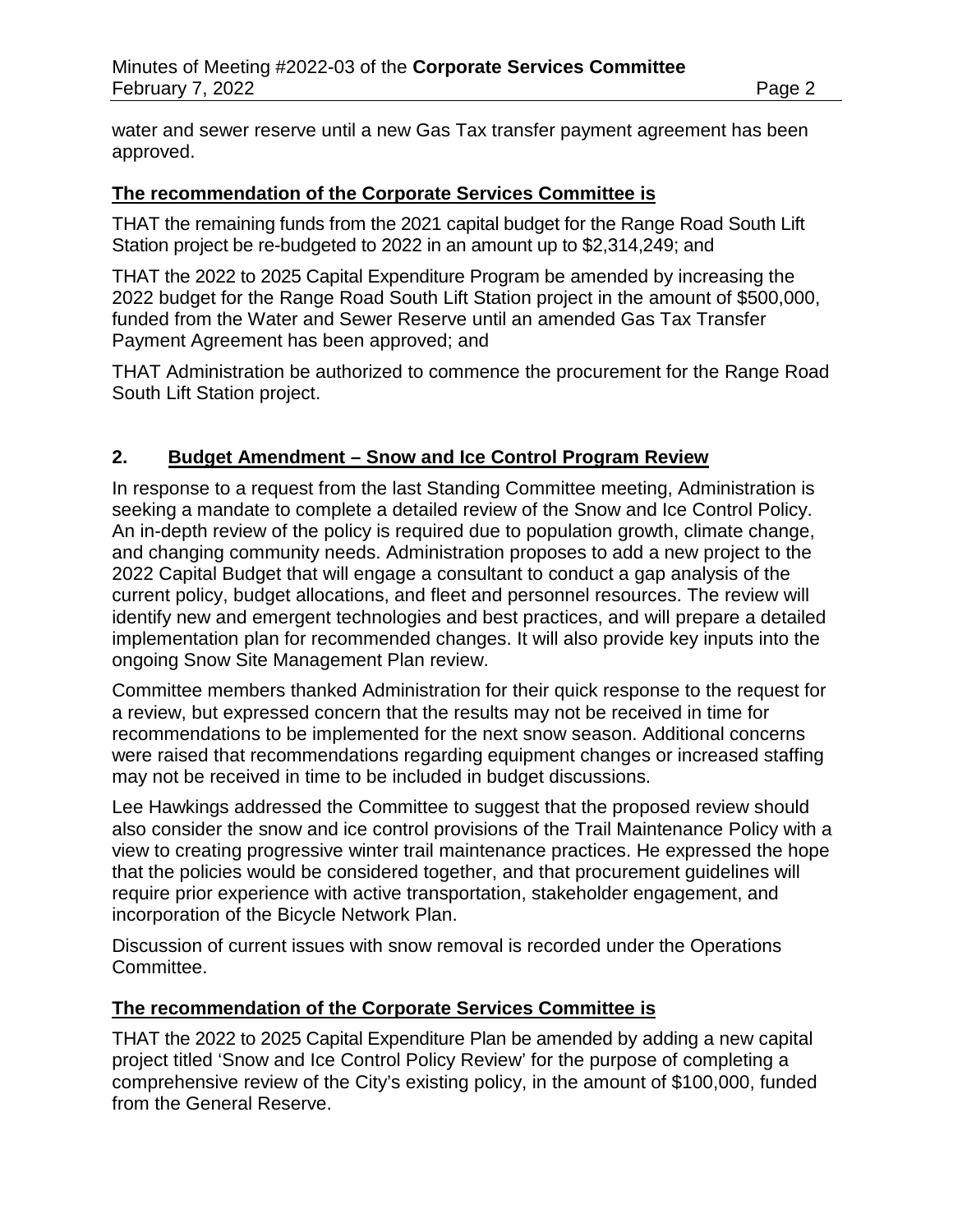

# **Minutes of the meeting of the City Planning Committee**

| <b>Date</b>                                          | February 7, 2022                                                                                                                                                                                                                                                                                                                                                                                                                                                                                                | 2022-03 |
|------------------------------------------------------|-----------------------------------------------------------------------------------------------------------------------------------------------------------------------------------------------------------------------------------------------------------------------------------------------------------------------------------------------------------------------------------------------------------------------------------------------------------------------------------------------------------------|---------|
| <b>Location</b>                                      | <b>Council Chambers, City Hall</b>                                                                                                                                                                                                                                                                                                                                                                                                                                                                              |         |
| <b>Committee</b><br><b>Members</b><br><b>Present</b> | Deputy Mayor Dan Boyd - Chair<br>Councillor Ted Laking - Vice-Chair<br>Mayor Laura Cabott<br><b>Councillor Kirk Cameron</b><br>Councillor Jocelyn Curteanu<br><b>Councillor Michelle Friesen</b><br>Councillor Mellisa Murray**                                                                                                                                                                                                                                                                                 |         |
| <b>Staff</b><br><b>Present</b>                       | Jeff O'Farrell, Interim City Manager<br>Krista Mroz, Acting Director of Community Services**<br>Valerie Braga, Director of Corporate Services**<br>Lindsay Schneider, Director of Corporate HR Services**<br>Mike Gau, Director of Development Services<br><b>Tracy Allen, Director of Operations</b><br>Wendy Donnithorne, Manager of Legislative Services<br>Karmen Whitbread, Senior Planner<br>Mathieu Marois, Planner<br>Norma Felker, Assistant City Clerk<br>Lloyd Borres - Technical Support Specialist |         |
|                                                      | **Indicates electronic participation                                                                                                                                                                                                                                                                                                                                                                                                                                                                            |         |

Your Worship, the City Planning Committee respectfully submits the following report:

## **1. Lease Agreement – Frostbite Music Society**

The Chambers House is owned by the Frostbite Music Society and is listed as a heritage resource on the City's Heritage Registry. The original lease agreement between the City and Frostbite comprised the footprint of the Chambers House plus a two-metre buffer on all sides. That lease expired in 2019 and is now in an over-hold status.

The lease area is situated adjacent to other heritage buildings in Shipyards Park between the skating loop and the Riverfront Trail. The area is designated Mixed Use– Riverfront in the City's Official Community Plan, which encourages public and cultural amenities that promote the heritage character of the area.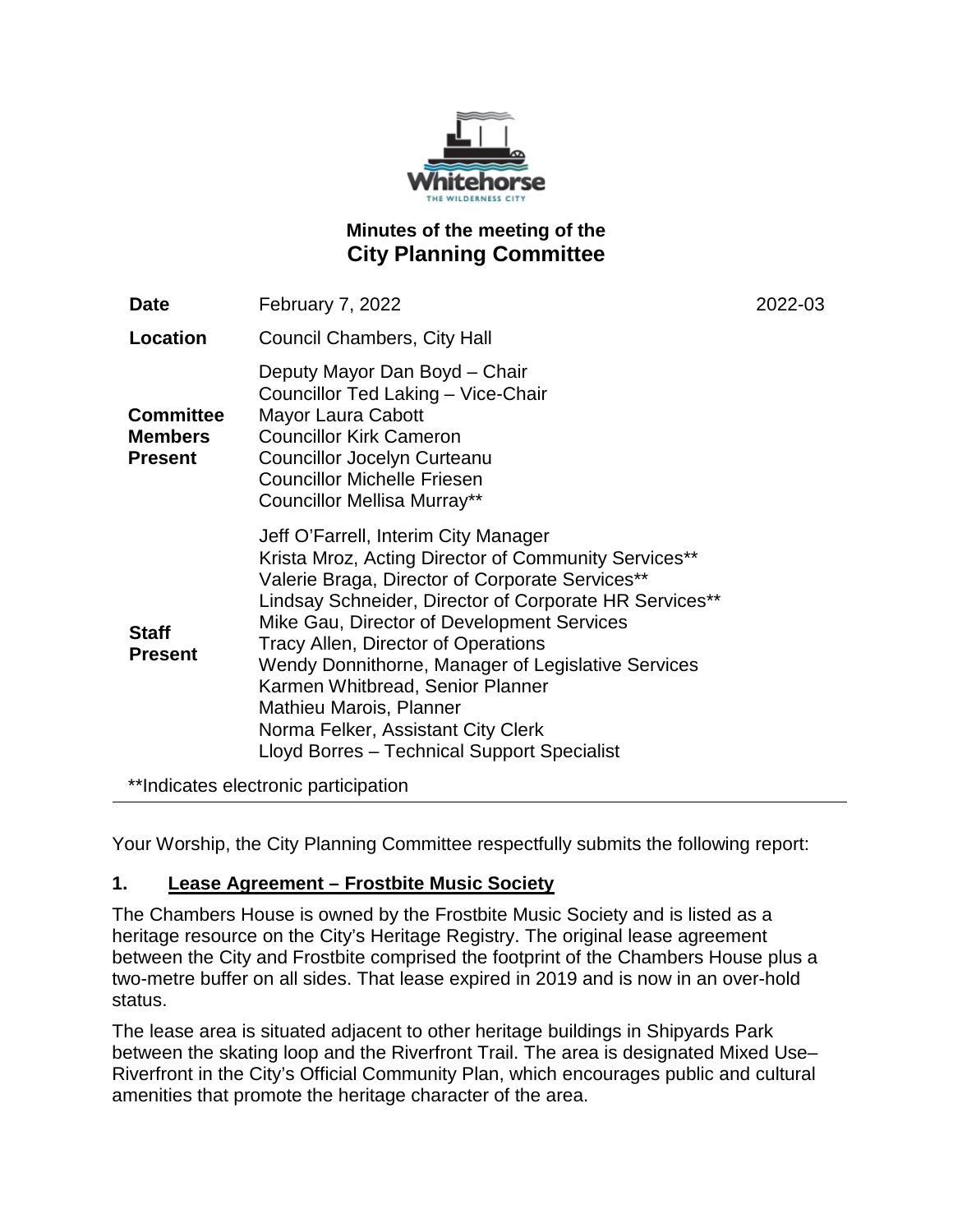The Chambers House is occupied year round and provides a presence in the park that contributes to the prevention of crime and vandalism.

Administration has negotiated the terms of a new lease with Frostbite that includes a 10-year term and an increase to the lease area to accommodate a new para-ramp to the building.

Council members spoke in support of the addition of a para-ramp, but expressed a desire to ensure that the ramp does not significantly detract from the heritage character of the building.

## **The recommendation of the City Planning Committee is**

THAT Bylaw 2022-10, a bylaw to authorize a lease agreement with the Frostbite Music Society for a parcel of land within Shipyards Park for the Chambers House, be brought forward for consideration under the bylaw process.

## **2. Public Hearing Report – KDFN Lot 1216 Zoning Amendment**

The Kwanlin Dün First Nation's Development Corporation has applied to rezone a Settlement Land parcel at the intersection of Robert Service Way and the Alaska Highway to allow for Public Utility and Commercial/Industrial uses. The parcel zoned Public Utility will be leased to Yukon Energy for a Battery Energy Storage System Facility. The remaining portion will be zoned Mixed-Use Commercial/Industrial to allow for the development of four commercial/industrial lots.

The proposed zoning aligns with the industrial designation under Kwanlin Dün's Self-Government Agreement, prohibits heavy industrial and residential uses on the site, and is consistent with the Official Community Plan and the Robert Service Way Planning Study. Development planned for the site will not utilize municipal water or sewer services. Road access will be provided through the vacant Yukon land to the east, connecting with Robert Service Way at the Ear Lake Road intersection.

At the public hearing, only one submission was received. The submission opposed the bylaw due to geo-hazard concerns with the batteries being located near other sources of power in an earthquake zone, and safety concerns due to the location being within a runway flight path.

The *Yukon Environmental and Socio-economic Assessment Act* review process determined that locating the batteries on the subject site will not initiate or exacerbate any geo-hazard risks over and above any other location in Whitehorse. In the event of a hazard occurring, the batteries are planned to be stored in metal containers and will be equipped with an automated system for detection and on-site suppression of fire. Yukon Energy will also coordinate with the Whitehorse Fire department to prepare a fire response plan.

In response to questions raised, Administration advised that if the zoning amendment is approved, compliance with Airport regulations and issues with respect to traffic impacts will be addressed at the development permit stage.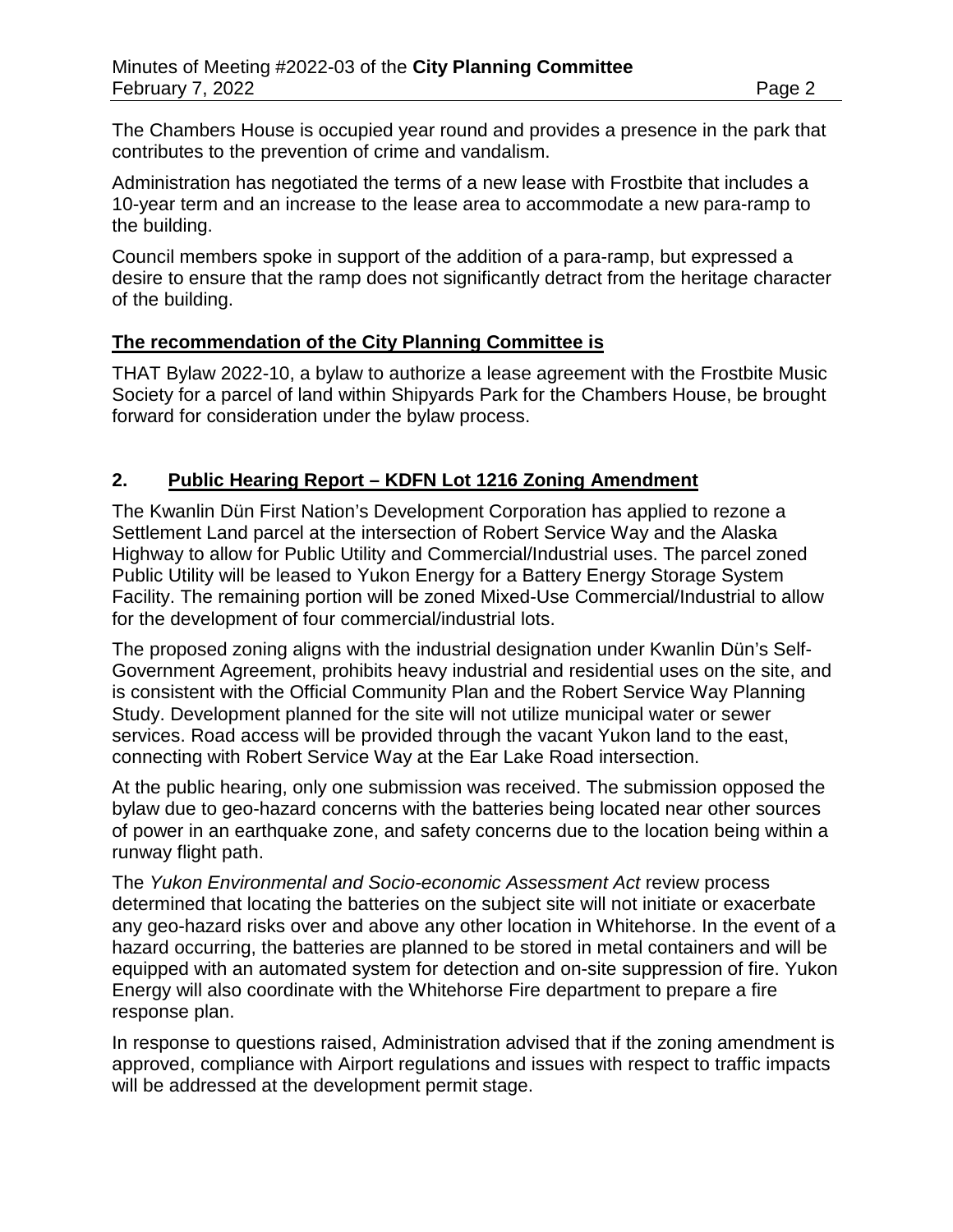#### **The recommendation of the City Planning Committee is**

THAT Bylaw 2021-38, a bylaw to amend the zoning of Lot 1216 Robert Service Way to allow for public utility and commercial/industrial uses, be brought forward for second and third reading under the bylaw process.

## **3. Public Hearing Report – 115 Range Road Zoning Amendment**

The owner of 115 Range Road has applied to rezone the property from Airport to Highway Commercial. The company has stopped using this property for their helicopter business operations as the site no longer meets the requirements for helicopter uses. The property is surrounded by properties zoned Highway Commercial, and is accessed by signalized intersections from the Alaska Highway and Two Mile Hill. The proposed zoning permits a range of commercial uses and aligns with the intent of the land use designation under the Official Community Plan.

No written or verbal submissions were received and there were no delegations at the Public Hearing. No issues were raised.

#### **The recommendation of the City Planning Committee is**

THAT Bylaw 2021-39, a bylaw to amend the zoning of 115 Range Road from Airport to Highway Commercial, be brought forward for second and third reading under the bylaw process.

## **4. Public Hearing Report – Whistle Bend Phase 9 Zoning Amendment**

Administration brought forward an amendment to the Zoning Bylaw to establish the zoning for the area known as Phase 9 of Whistle Bend. Phase 9 is located near the entry-points of Area C at the outer perimeter of Whistle Bend. This phase is further from transit services and the commercial core–town square. Good connectivity is provided through perimeter trails and active transportation routes, and the area is planned for low-to-medium density residential development. The Phase 9 design ensures a mix of housing forms, including lots for single-detached homes, duplexes, townhouses and one multi-family lot.

No written or verbal submissions were received and there were no delegations at the Public Hearing. No issues were raised.

A Committee member noted the lack of public input with all three of the applications currently under consideration, and suggested that the notification process regarding potential zoning amendments should be expanded.

A Committee member reiterated concerns previously expressed about the impact of increasing density in Whistle Bend on traffic patterns and the existing transportation infrastructure. Administration advised that planning projects such as the Transportation Master Plan are currently underway to assess and address the long term impacts of increased densification and vehicle traffic.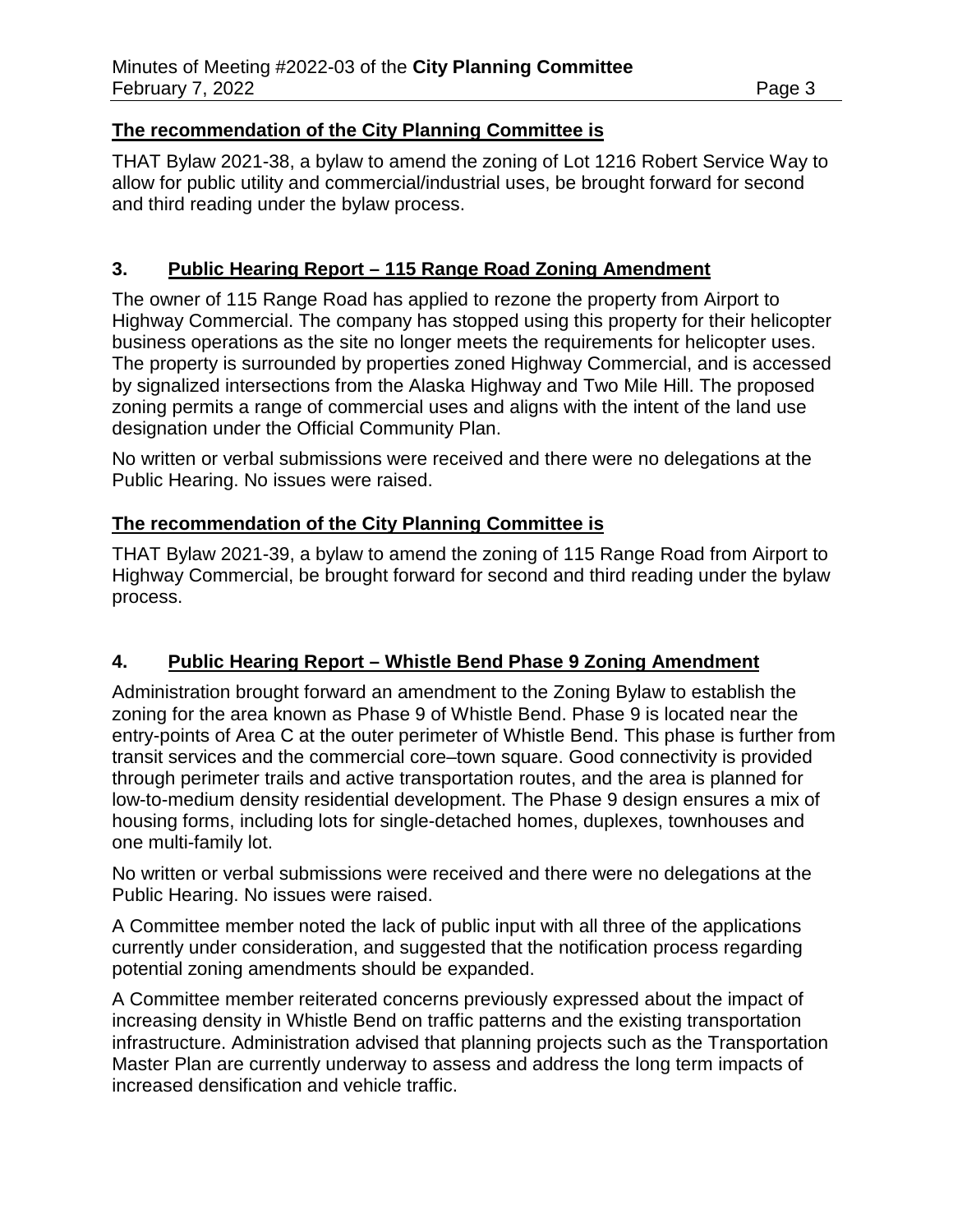The question was raised for follow up by Administration as to whether development standards regarding density and design are being evaluated or adjusted for the next phases of the Whistle Bend area to address snow removal and street parking issues such as those experienced this season.

#### **The recommendation of the City Planning Committee is**

THAT Bylaw 2021-42, a bylaw to establish the zoning for Phase 9 of Whistle Bend, be brought forward for second and third reading under the bylaw process.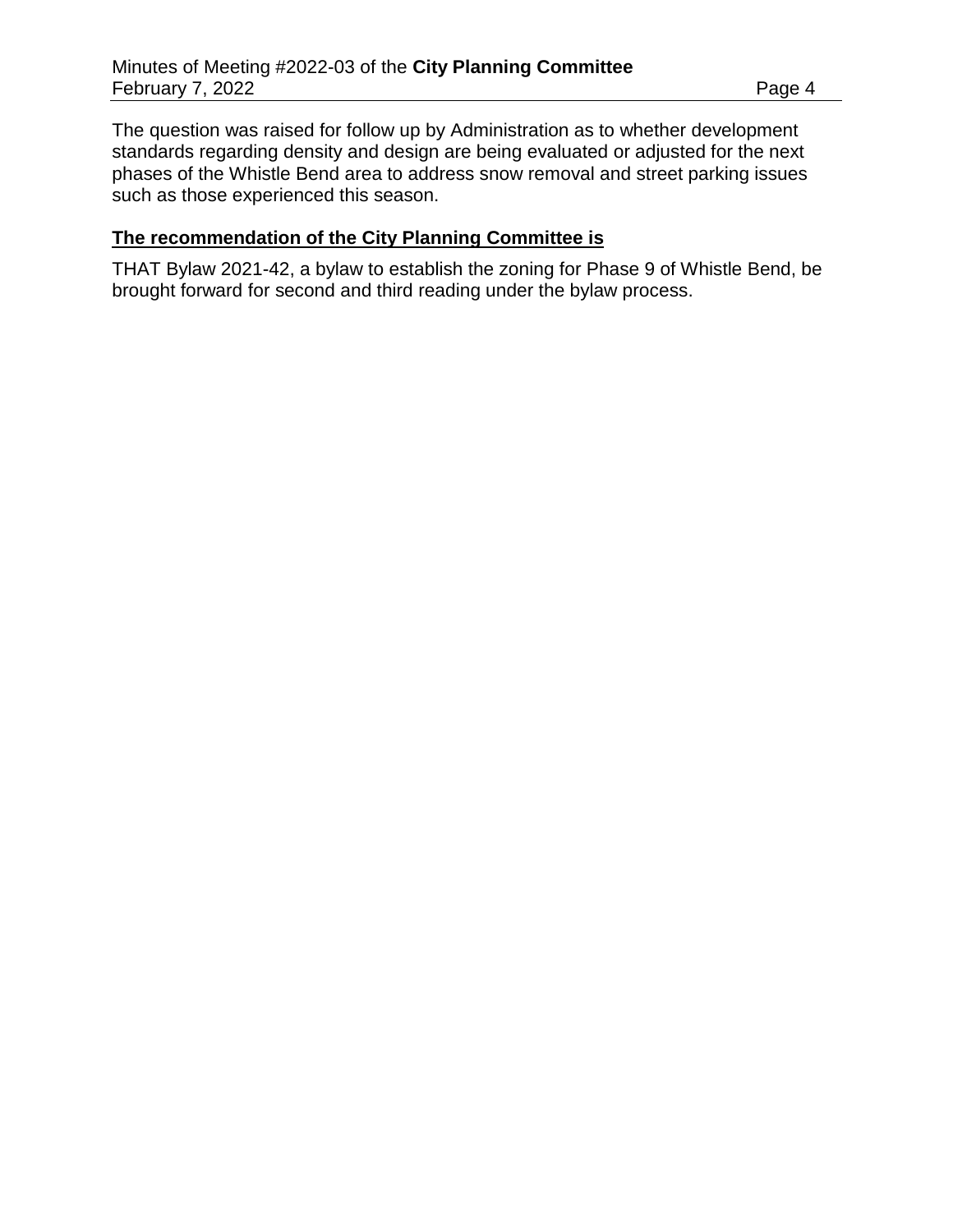

# **Minutes of the meeting of the Development Services Committee**

| Date                                                 | February 7, 2022                                                                                                                                                                                                                                                                                                                                                                                                                                 | 2022-03 |
|------------------------------------------------------|--------------------------------------------------------------------------------------------------------------------------------------------------------------------------------------------------------------------------------------------------------------------------------------------------------------------------------------------------------------------------------------------------------------------------------------------------|---------|
| Location                                             | Council Chambers, City Hall                                                                                                                                                                                                                                                                                                                                                                                                                      |         |
| <b>Committee</b><br><b>Members</b><br><b>Present</b> | Councillor Jocelyn Curteanu - Chair<br>Councillor Mellisa Murray - Vice-Chair<br>Mayor Laura Cabott<br>Deputy Mayor Dan Boyd<br><b>Councillor Kirk Cameron</b><br><b>Councillor Michelle Friesen</b><br><b>Councillor Ted Laking</b>                                                                                                                                                                                                             |         |
| <b>Staff</b><br><b>Present</b>                       | Jeff O'Farrell, Interim City Manager<br>Krista Mroz, Acting Director of Community Services**<br>Valerie Braga, Director of Corporate Services**<br>Lindsay Schneider, Director of Corporate HR Services**<br>Mike Gau, Director of Development Services<br><b>Tracy Allen, Director of Operations</b><br>Wendy Donnithorne, Manager of Legislative Services<br>Norma Felker, Assistant City Clerk<br>Lloyd Borres - Technical Support Specialist |         |
| **Indicates electronic participation                 |                                                                                                                                                                                                                                                                                                                                                                                                                                                  |         |

Your Worship, there is no report from the Development Services Committee.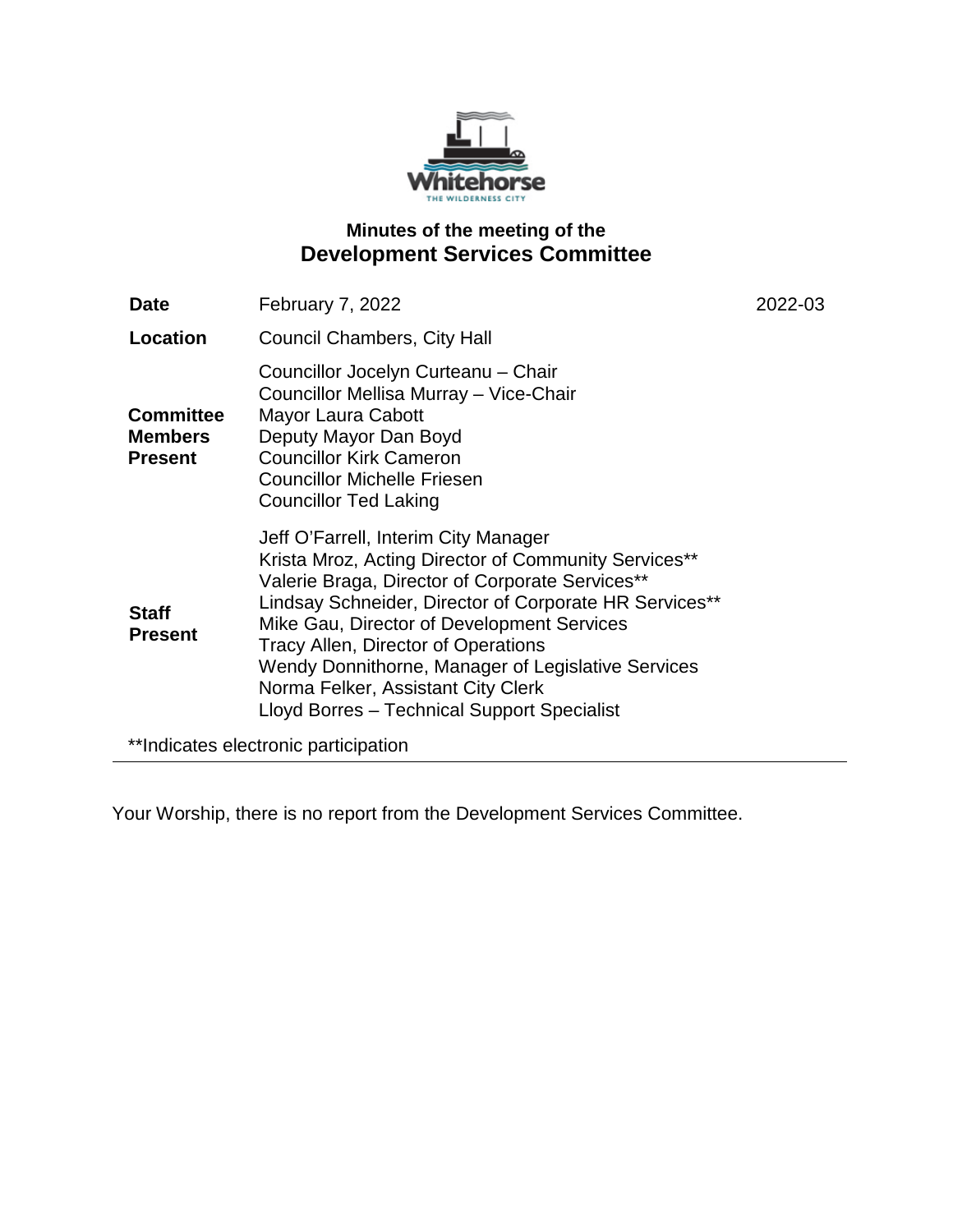

# **Minutes of the meeting of the City Operations Committee**

| Date                                                 | February 7, 2022                                                                                                                                                                                                                                                                                                                                                                                                                                                                                                 | 2022-03 |
|------------------------------------------------------|------------------------------------------------------------------------------------------------------------------------------------------------------------------------------------------------------------------------------------------------------------------------------------------------------------------------------------------------------------------------------------------------------------------------------------------------------------------------------------------------------------------|---------|
| Location                                             | <b>Council Chambers, City Hall</b>                                                                                                                                                                                                                                                                                                                                                                                                                                                                               |         |
| <b>Committee</b><br><b>Members</b><br><b>Present</b> | Councillor Ted Laking - Chair<br>Deputy Mayor Dan Boyd - Vice-Chair<br>Mayor Laura Cabott<br><b>Councillor Kirk Cameron</b><br>Councillor Jocelyn Curteanu<br><b>Councillor Michelle Friesen</b><br><b>Councillor Mellisa Murray</b>                                                                                                                                                                                                                                                                             |         |
| <b>Staff</b><br><b>Present</b>                       | Jeff O'Farrell, Interim City Manager<br>Krista Mroz, Acting Director of Community Services**<br>Valerie Braga, Director of Corporate Services**<br>Lindsay Schneider, Director of Corporate HR Services**<br>Mike Gau, Director of Development Services<br>Tracy Allen, Director of Operations<br>Michael Abbott, Acting Manager of Fleet and Transportation Services<br>Wendy Donnithorne, Manager of Legislative Services<br>Norma Felker, Assistant City Clerk<br>Lloyd Borres - Technical Support Specialist |         |
|                                                      | **Indicates electronic participation                                                                                                                                                                                                                                                                                                                                                                                                                                                                             |         |

Your Worship, the City Operations Committee respectfully submits the following report:

## **1. Snow Removal Issues** – For Information Only

Committee members discussed the issues arising as a result of the unprecedented amount of snow and the difficulties being experienced by residents as City crews struggle to meet the demand for snow removal. In particular, many issues have arisen around accessibility. It was noted that in some instances there may be no adequate access to bus stops or to the signal button used to implement safety signals at crosswalks. The snow accumulation has also limited access to business fronts and has prevented people from leaving their homes.

Administration advised that City crews have been working overtime for more than a month, and contractor resources are being used to supplement City resources, but they can't be everywhere at once. In accordance with existing policy, priority one and two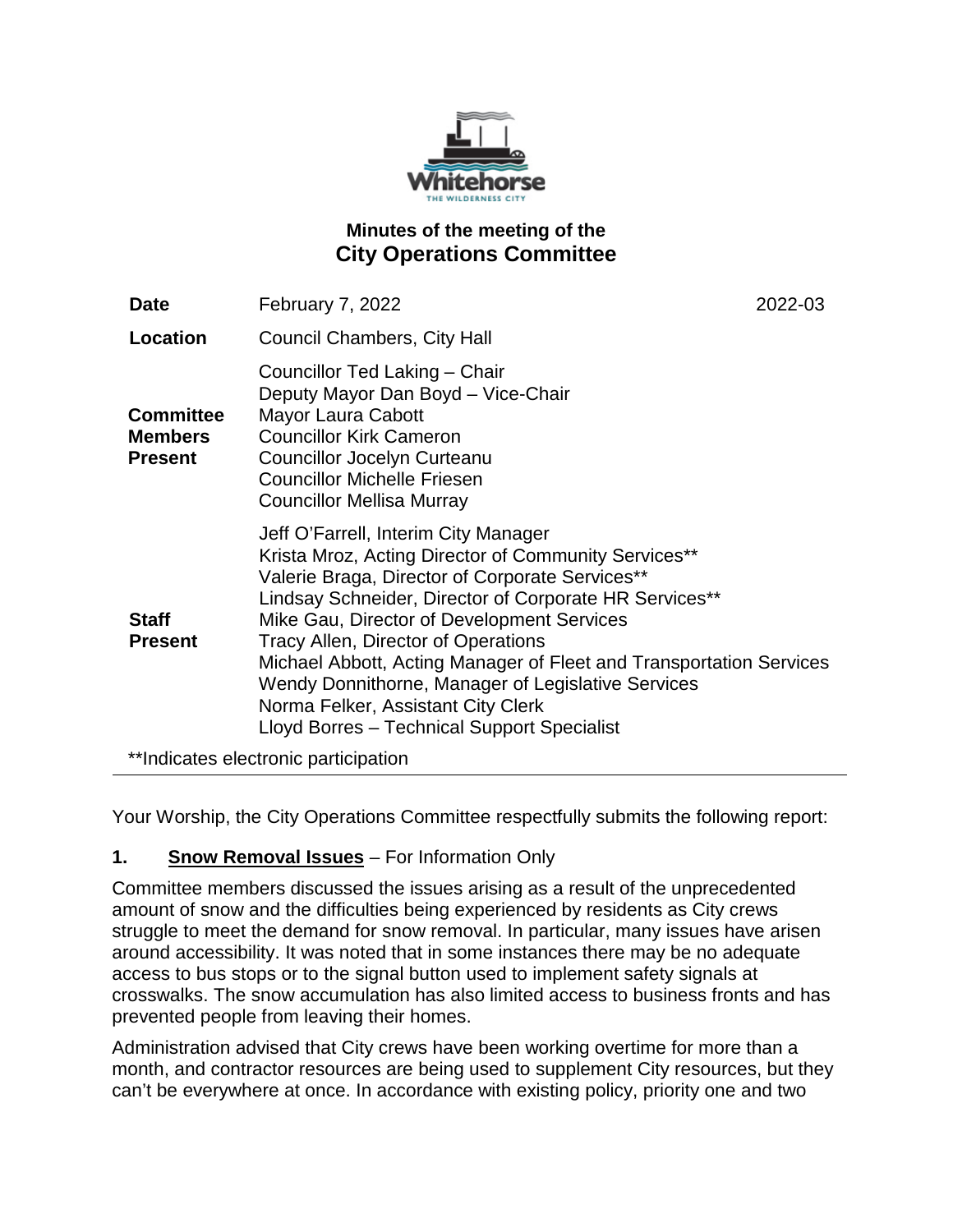roads are done first, and with back-to-back heavy snowfalls the crews typically return to the priority roads before they proceed with clearing roads with lesser priority. Other options are being examined, including additional potential use of contractors at snow dumps to increase the capacity of City crews to work on snow removal.

A suggestion that a Council and Administration Roundtable be convened to discuss the issues and options was not supported by the majority of the Committee members at this point, recognizing the time and resources spent on a meeting would take away from snow removal work.

A Committee member acknowledged and applauded the active participation of citizens in clearing sidewalks in their neighbourhoods and assisting neighbours experiencing difficulties due to the accumulation of snow.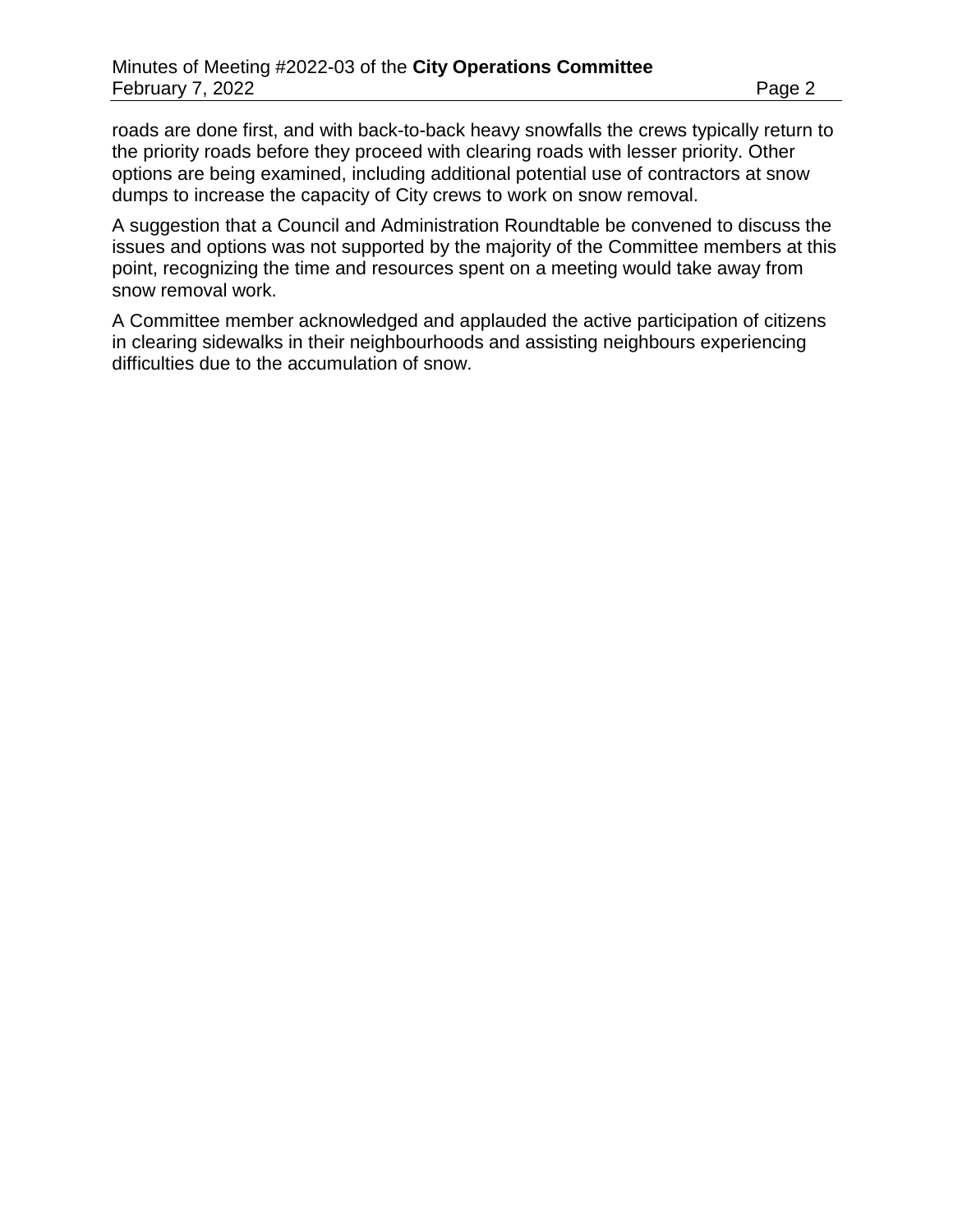

# **Minutes of the meeting of the Community Services Committee**

| <b>Date</b>                                          | February 7, 2022                                                                                                                                                                                                                                                                                                                                                                                                                          | 2022-03 |
|------------------------------------------------------|-------------------------------------------------------------------------------------------------------------------------------------------------------------------------------------------------------------------------------------------------------------------------------------------------------------------------------------------------------------------------------------------------------------------------------------------|---------|
| Location                                             | <b>Council Chambers, City Hall</b>                                                                                                                                                                                                                                                                                                                                                                                                        |         |
| <b>Committee</b><br><b>Members</b><br><b>Present</b> | Councillor Mellisa Murray - Chair<br>Councillor Michelle Friesen - Vice-Chair<br>Mayor Laura Cabott<br>Deputy Mayor Dan Boyd<br><b>Councillor Kirk Cameron</b><br><b>Councillor Jocelyn Curteanu</b><br><b>Councillor Ted Laking</b>                                                                                                                                                                                                      |         |
| <b>Staff</b><br><b>Present</b>                       | Jeff O'Farrell, Interim City Manager<br>Krista Mroz, Acting Director of Community Services**<br>Valerie Braga, Director of Corporate Services**<br>Lindsay Schneider, Director of Corporate HR Services**<br>Mike Gau, Director of Development Services<br>Tracy Allen, Director of Operations<br>Wendy Donnithorne, Manager of Legislative Services<br>Norma Felker, Assistant City Clerk<br>Lloyd Borres - Technical Support Specialist |         |
| **Indicates electronic participation                 |                                                                                                                                                                                                                                                                                                                                                                                                                                           |         |

Your Worship, there is no report from the Community Services Committee.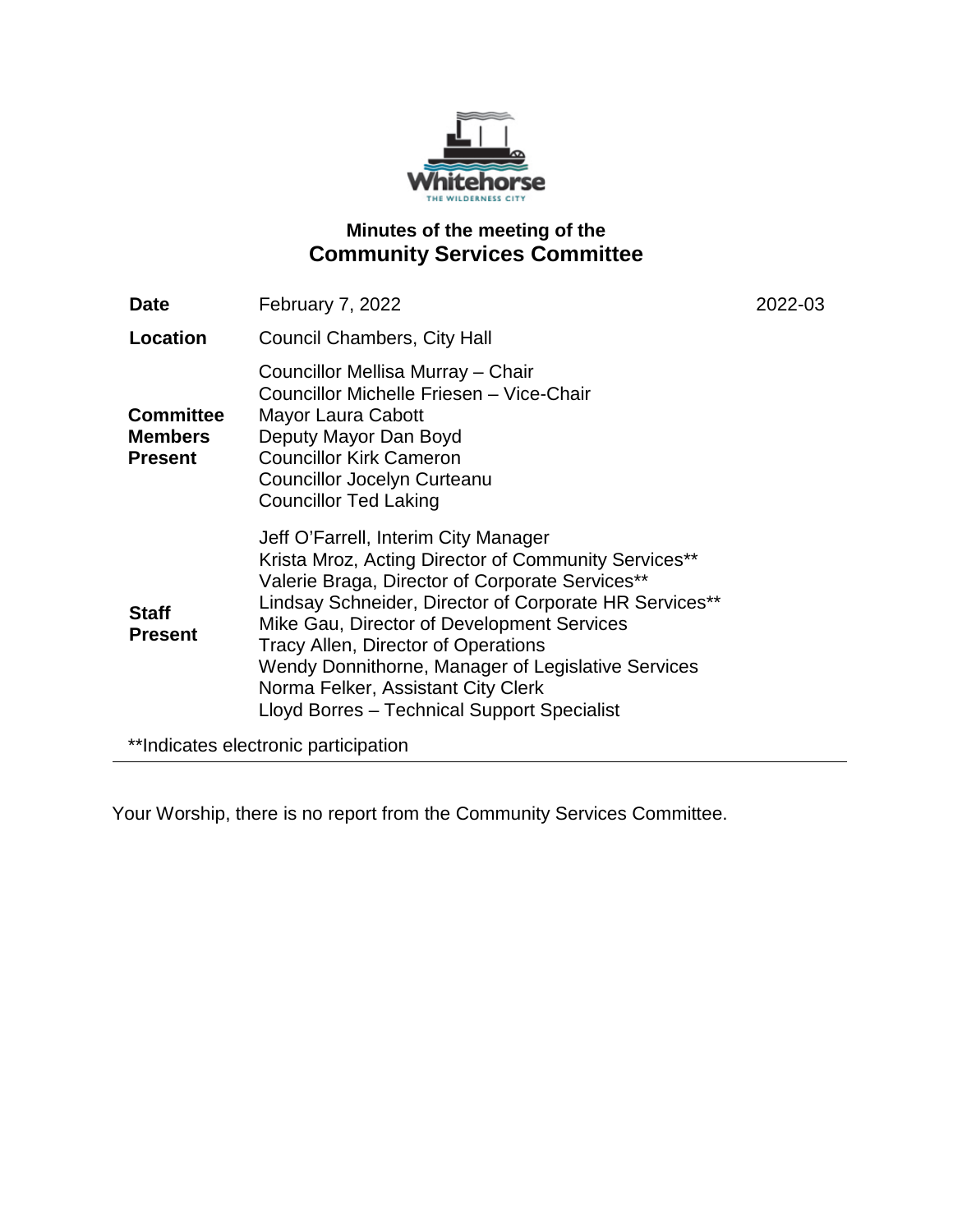

# **Minutes of the meeting of the Public Health and Safety Committee**

| <b>Date</b>                                          | <b>February 7, 2022</b>                                                                                                                                                                                                                                                                                                                                                                                                                          | 2022-03 |
|------------------------------------------------------|--------------------------------------------------------------------------------------------------------------------------------------------------------------------------------------------------------------------------------------------------------------------------------------------------------------------------------------------------------------------------------------------------------------------------------------------------|---------|
| Location                                             | Council Chambers, City Hall                                                                                                                                                                                                                                                                                                                                                                                                                      |         |
| <b>Committee</b><br><b>Members</b><br><b>Present</b> | Councillor Kirk Cameron - Chair<br>Councillor Jocelyn Curteanu - Vice-Chair<br>Mayor Laura Cabott<br>Deputy Mayor Dan Boyd<br><b>Councillor Michelle Friesen</b><br><b>Councillor Ted Laking</b><br><b>Councillor Mellisa Murray</b>                                                                                                                                                                                                             |         |
| <b>Staff</b><br><b>Present</b>                       | Jeff O'Farrell, Interim City Manager<br>Krista Mroz, Acting Director of Community Services**<br>Valerie Braga, Director of Corporate Services**<br>Lindsay Schneider, Director of Corporate HR Services**<br>Mike Gau, Director of Development Services<br><b>Tracy Allen, Director of Operations</b><br>Wendy Donnithorne, Manager of Legislative Services<br>Norma Felker, Assistant City Clerk<br>Lloyd Borres - Technical Support Specialist |         |

\*\*Indicates electronic participation

Your Worship, the Public Health and Safety Committee respectfully submits the following report:

# **1. Taxi Safety Report** – For Information Only

A Committee member noted that a Council and Administration Roundtable Meeting has been scheduled to discuss the recent Taxi Safety Report. This meeting will provide Council members with an opportunity to discuss the recommendations and suggestions for implementation.

# **2. Opioid Crisis** – For Information Only

Administration provided an update on some recent actions by the City to support the efforts of the Government of Yukon and organizations such as Blood Ties in the battle